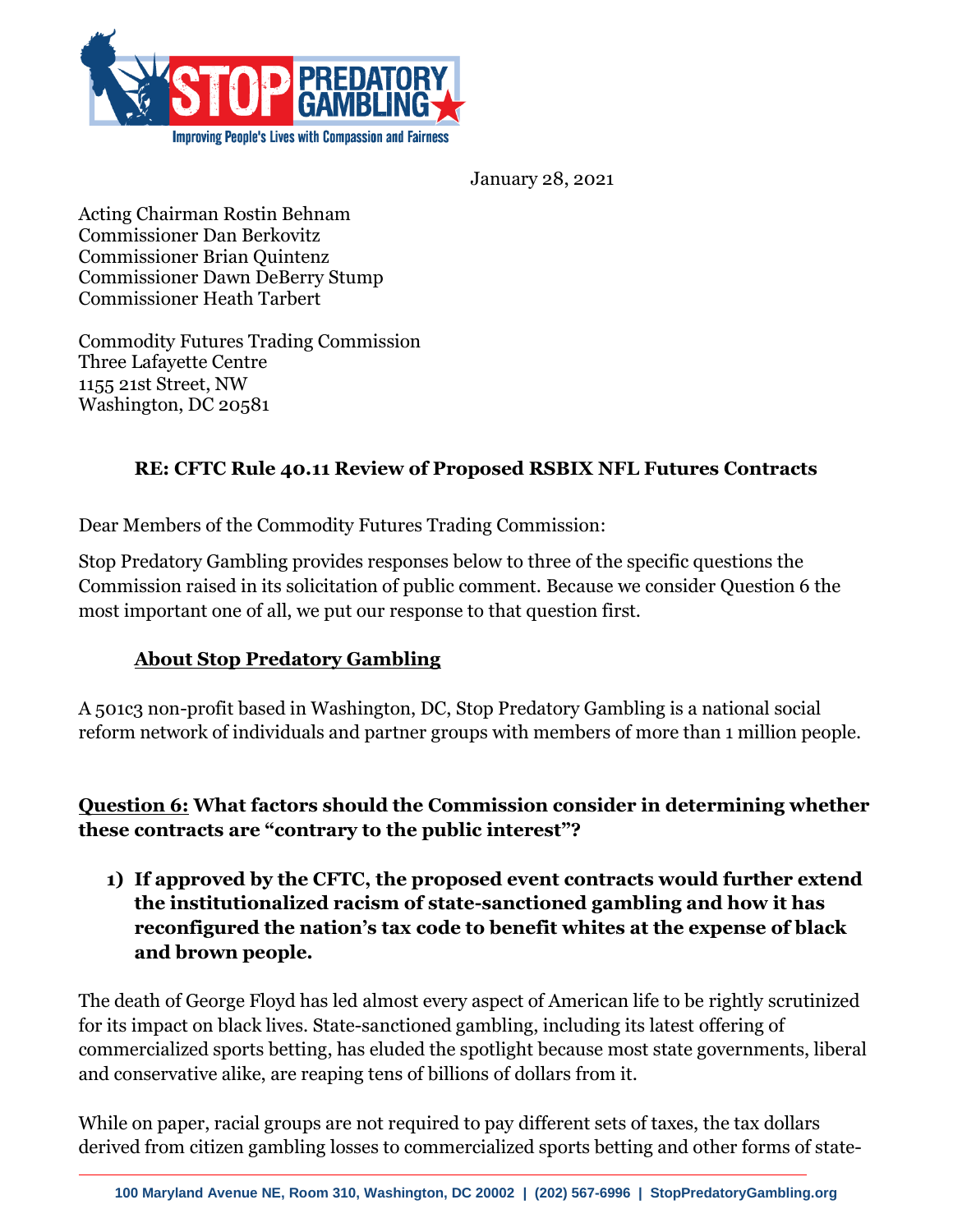sanctioned gambling represent a form of systemic racial discrimination if not by intent then certainly *by effect.*

The proliferation and continual expansion of government-sanctioned gambling cannot be fully understood unless seen through the lens of race. Government-sanctioned gambling began to intensify during the early 1970's when many whites blamed people of color, especially blacks and Latinos, for their own economic insecurities caused by real income stagnation and looming tax debts. It's snowballed since into an avalanche.

Commercialized gambling has now become the preferred method by legislators from both parties to fund state government services that everyone uses. The result has been a continual reconfiguration of state tax code to redistribute tax liability along racial lines in which black and brown tax dollars have steadily displaced white tax dollars. It has blocked capital accumulation for people of color, it has hoarded resources for many whites, and reallocated minority capital through unfair distributions of tax burdens.<sup>1</sup>

Meanwhile, rationales for this mode of public finance places blame on minorities themselves for self-imposing these tax burdens. It's an example of racial oppression that extends Jim Crow practices into the 21st century. What makes it so pervasively insidious, however, is that it is accomplished in ways that are institutional, covert, and racial in almost every way but name.

Commercialized sports betting and other forms of government-sanctioned gambling are a key contributor to the massive wealth disparity between whites and blacks. State governments deliberately concentrate gambling locations in economically-distressed regions to entice more low-income citizens, often clustering outlets in neighborhoods with large numbers of minorities. They also aggressively target these communities with marketing campaigns shielded from truthin-advertising regulations under the Federal Trade Commission.

The types of gambling that used to occur in African-American neighborhoods were local and private, and the money exchanged stayed in the community. Today, much of the tens of billions of dollars that state governments extract comes from low-income and minority communities and is redistributed to benefit residents of middle-class and upper-class communities which are disproportionately white.

**Allowing sports books and casinos to lay off sports bets with futures contracts would further intensify the outflow of personal wealth from these same communities because these are the same communities who are already the most targeted by gambling operators.** 

<sup>1</sup> 1 Hendricks, Dr. Kasey. 2017. *State Looteries: Historical Continuity, Rearticulations of Racism, and American Taxation.* Pg. 105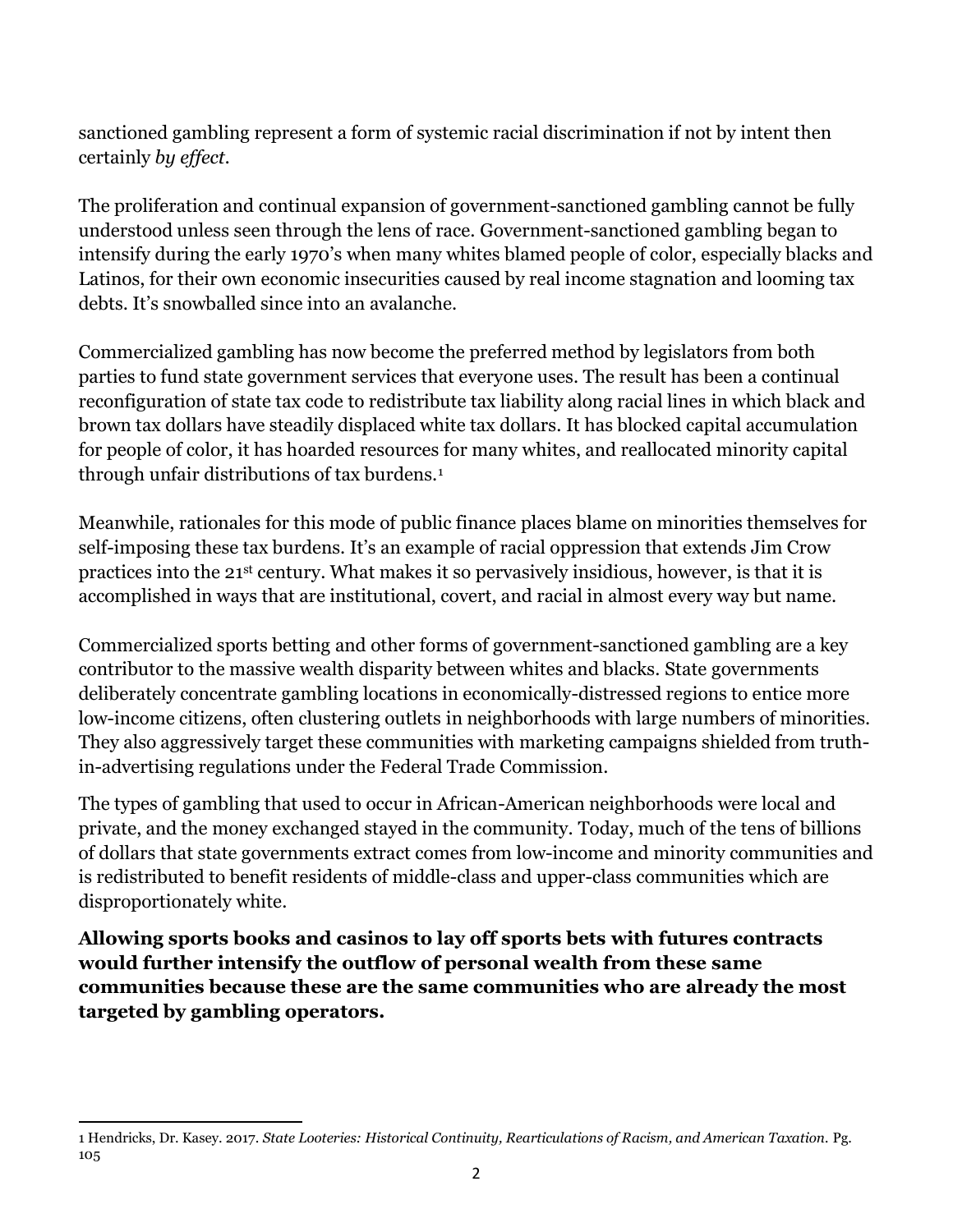### **2) If approved by the CFTC, this proposal would further restrict mobility out of poverty for tens of millions of everyday Americans, whites and people of color alike.**

The RSBIX NFL Futures Contracts proposal comes before the CFTC at a time when most Americans are financially broke: 45% of citizens have \$0 in savings and nearly 70% of Americans have less than \$1,000 in a savings account. 2

### **Yet American families are on a collision course to lose more than \$1 trillion of personal wealth to commercialized gambling over the next eight years. <sup>3</sup> That amount of losses will be even larger if the CFTC permits sportsbooks and casinos to lay off sports bets with event contracts.**

Building assets, the accumulation and investment of savings, are key for anyone looking to make a better life. A home, a college fund, retirement accounts, a stock portfolio—these assets are the hallmarks of upper and middle class America, and they are all the result of savings. With so few low-income citizens holding these essential assets, they miss out on higher average returns than low-risk assets, as well as the power of compound interest.

## **Creating wealth by the accumulation of assets and the investment of savings is the direct opposite of what commercialized gambling represents and encourages.**

When states bring in commercialized gambling including sports betting, the almost sole focus has been *to maximize profits, not protect the public interest*. That's because a fundamental and irreconcilable conflict exists between the interests of state-sanctioned gambling and the public interest: the state is charged with protecting the public from the very business practices that generate more revenue for the state.

The resulting public policy implications have been the equivalent of putting Dracula in charge of the blood bank. These proposed gambling futures contracts, if authorized by the CFTC, will draw a lot more blood from everyday Americans and put it into that blood bank.

# **Question 1: "Do any of these contracts involve, relate to, or reference gambling as described in Commission regulation 40.11(a)(1)?"**

We respectfully urge the Commissioners to reflect on why Congressional leaders would add commercialized gambling schemes to be included on a notorious list of activities to be prohibited from event contracts such as "terrorism," "assassination," and "war." Was its inclusion a typo? Was it because Congress just didn't understand that event contracts involving

 $\overline{a}$ <sup>2</sup> "Survey: 69% of Americans Have Less Than \$1,000 in Savings," Yahoo Finance, December 16, 2019 <https://finance.yahoo.com/news/survey-69-americans-less-1-171927256.html>

<sup>3</sup> H2 Gambling Capital, 201[8 https://h2gc.com/](about:blank)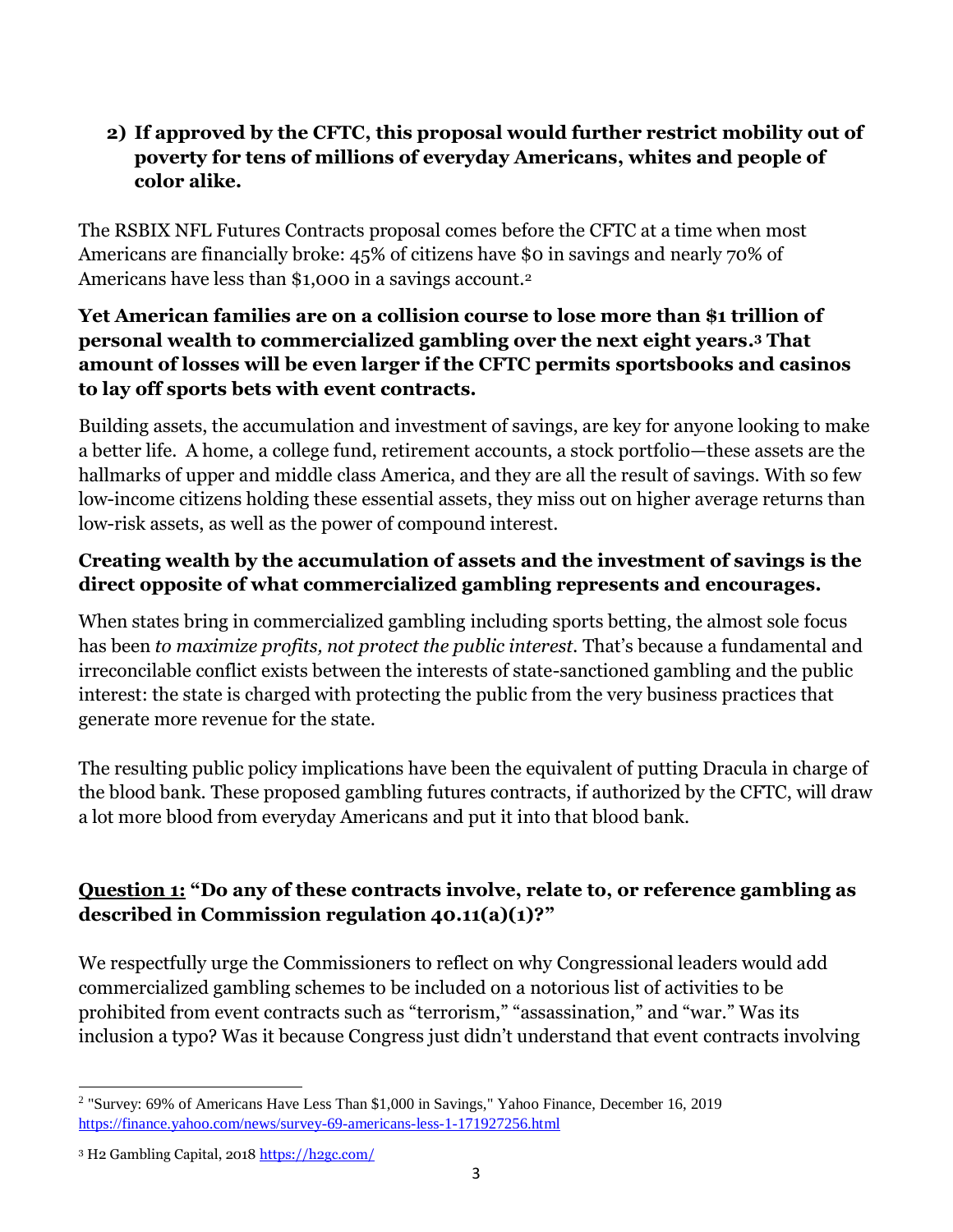the commercialized gambling business are no different than "grain futures," as one commenter claimed in his recent letter of support to the Commission?

**The reason why Congress included it on such a notorious list is because commercialized gambling is no ordinary commodity.** Commercialized gambling is when state governments partner with corporate gambling interests to operate and market for-profit gambling to citizens and their communities.

What separates commercialized sports betting and other forms of commercialized gambling from every other business, including vices like alcohol and tobacco, is it's a form of consumer financial fraud, similar to price-gouging and false advertising, that results in life-changing financial losses for many citizens. Citizens are conned into thinking they can win money on games that are designed to get them fleeced in the end. If you pay for a pizza, a ticket to a sporting event, or a glass of wine, that's what you receive in return. In commercialized gambling, what you receive *is a financial exchange* offering *the lure* that *you might* win money. But this financial exchange is mathematically stacked against you so inevitably you lose your money in the end, especially if you keep gambling. Success only comes at someone else's expense. All of this explains why commercialized gambling is illegal *unless* you run the gambling scheme in partnership with state government.

Making a bet with a friend, that's one thing, but if you do it against a sportsbook, you're going to lose money almost all the time over the long-term. An *ESPN* journalist who covers sports gambling told an Ohio newspaper that a review of one major bookmaker's accounts found that **"out of 500,000 accounts, only 50 individuals were found to be profitable."<sup>4</sup>**

And if you are one of the very rare people who wins more sports bets than he loses, the bookmakers *don't let you place bets anymore*. An *ESPN* story highlighted that bookmakers are severely restricting or closing accounts for the very fact that these people are winning!<sup>5</sup>

No American stock exchange has ever banned an individual who was skilled at investing in stocks. But in the commercialized gambling business, only those who run the games are expected to make money over an extended period.

**But there is an even more revealing fact about why commercialized gambling is no ordinary commodity.** With the zeal of a teetotaler, most of the people who operate and invest in commercialized gambling such as sports betting, regional casinos and lotteries, along with the

 4 "Everything you need to know about betting on Ohio State in 2016," Interview with ESPN Chalk's David Purdum, *Land Grant Holy Land*, Aug. 31, 2016 [http://www.landgrantholyland.com/2016/8/31/12689280/espn-david-purdum-interview-2016-ohio](http://www.landgrantholyland.com/2016/8/31/12689280/espn-david-purdum-interview-2016-ohio-state-heisman-odds-betting-trends)[state-heisman-odds-betting-trends](http://www.landgrantholyland.com/2016/8/31/12689280/espn-david-purdum-interview-2016-ohio-state-heisman-odds-betting-trends)

<sup>5</sup> "Won and done? Sportsbooks banning the smart money," David Purdum of *ESPN*, August 30, 2018 [http://www.espn.com/chalk/story/\\_/id/24425026/gambling-bookmakers-growing-us-legal-betting-market-allowed-ban](http://www.espn.com/chalk/story/_/id/24425026/gambling-bookmakers-growing-us-legal-betting-market-allowed-ban-bettors)[bettors](http://www.espn.com/chalk/story/_/id/24425026/gambling-bookmakers-growing-us-legal-betting-market-allowed-ban-bettors)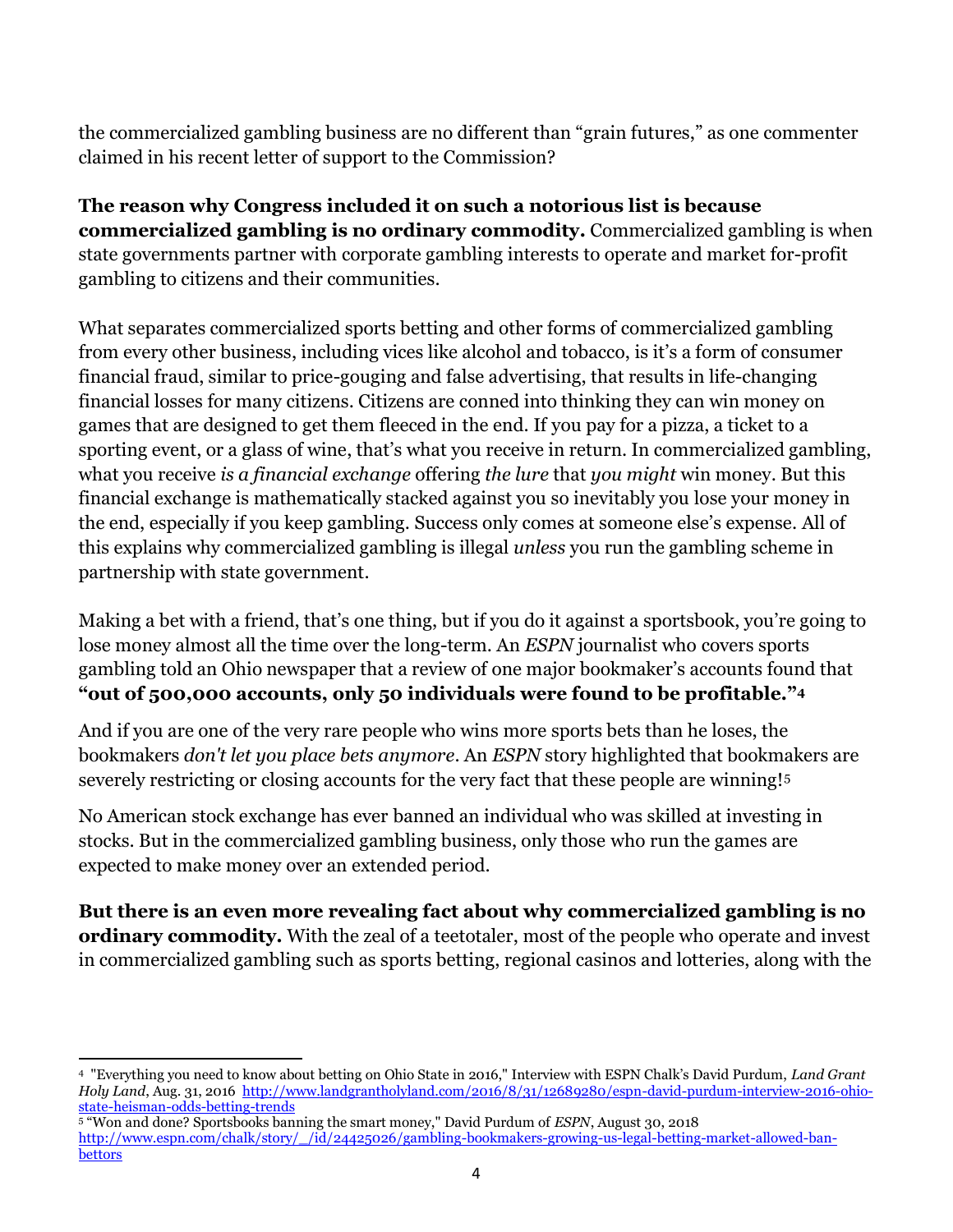public officials who lobby to bring them in, don't gamble themselves even though they cause lifechanging financial losses for millions of Americans. 6

Why? Because it's a statistical certainty that the vast majority of people will lose their money betting on sports, gambling at regional casinos and on state lotteries. The longer and more frequently you wager against the house, the more you're going to lose. It's a sure thing.

Commercialized gambling operators hire the brightest people they can find (e.g. odds-makers, computer programming whizzes, sophisticated marketers) for the specific purpose of *taking as much money as possible* from customers. On the other hand, the investment industry hires the smartest and best-performing analysts it can find in order to help *make money* for their customers. It's about as different as it can get.

Finally, those parties with a vested financial interest in overturning the CFTC's prohibition on event contracts involving gambling have attempted to claim that the act of laying off sports bets is not related to gambling. Instead, in the words of ErisX CEO Thomas Chippas, the event contracts proposals involve "athletic competition, sports team performance and the like – which are not themselves gaming activities. Yet almost every letter the CFTC has received in support of the proposed RSBIX NFL Futures Contracts is from a casino, sports book, or an individual or group with financial ties to commercialized gambling interests. This list of endorsers includes a letter of support from the national lobbying group for casino gambling and their partners, the American Gaming Association. But the proponents want the Commission and the public to conclude these event contracts are not related to gambling per Commission regulation  $40.11(a)(1)$ .

These are just a few of the multitude of reasons that commercialized gambling is no ordinary commodity and why event contracts involving the business were prohibited by Congress and should remain so.

**Question 5: Could the trading of these contracts that involve sports gambling create incentives to influence the outcome of a sporting event or other outcomes related to sporting events? What mechanisms would be available to the Commission or to the DCM to surveil for, and guard against, manipulation of these contracts through manipulation of sporting events or other outcomes related to sporting events?**

Those who stand to profit from sports betting in U.S. continue to bankroll the myth that *dramatically expanding the amount of money bet* on sports *will better protect* the integrity of

<sup>1</sup> 6 "The Hypocrite Hall of Fame," March 2020<https://www.stoppredatorygambling.org/hypocrite-hall-of-fame/>